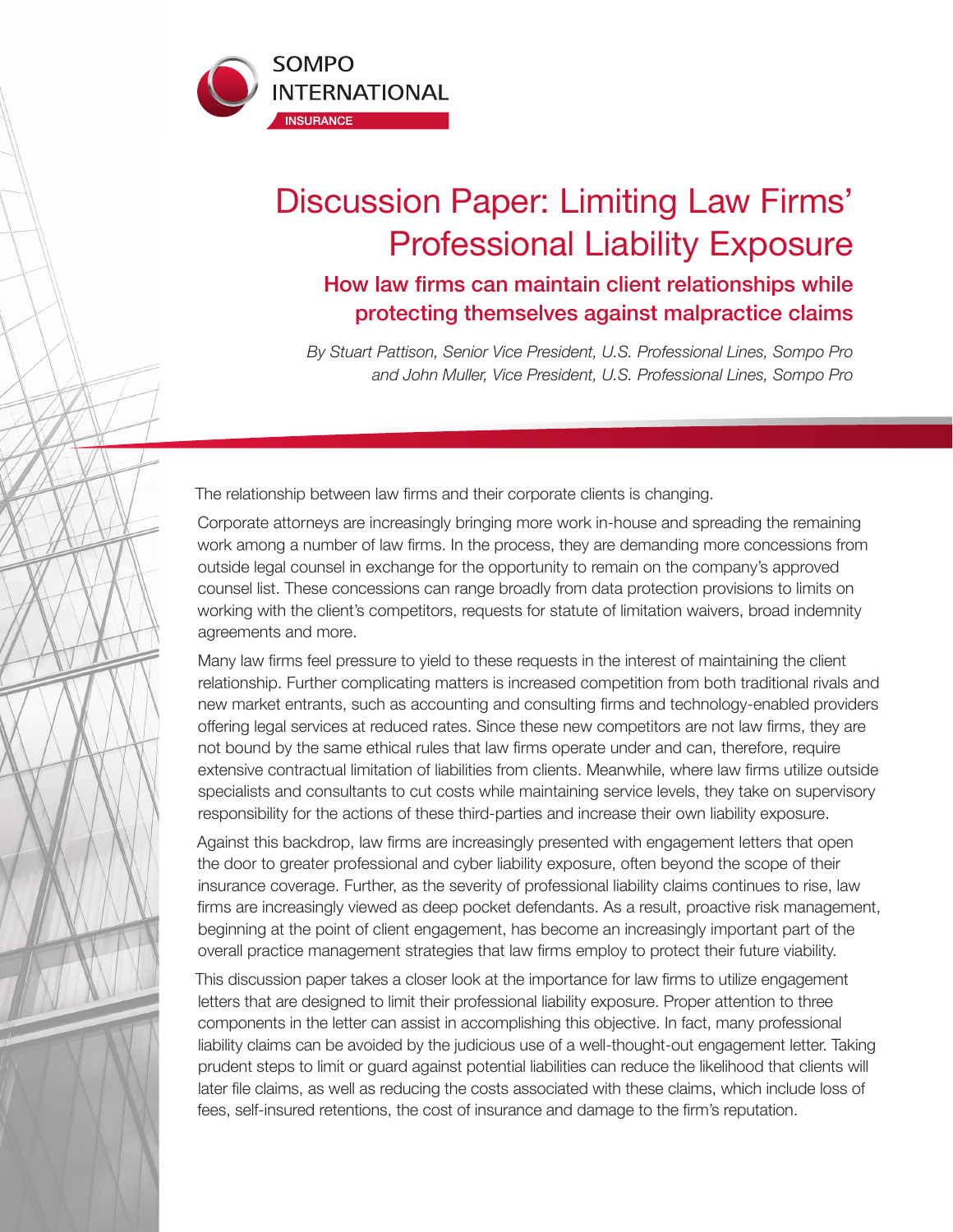## **Why Many Law Firms Do Not Attempt To Limit Their Liability In Engagement Letters…**

Unlike accounting firms and other professional organizations, law firms typically do not attempt to limit their liability in their engagement letters. In fact, many firms do not secure formal letters of engagement from clients at all. Some law firms are concerned that clauses seeking to limit their liability are not enforceable due to ethical restrictions. Others fear that asking clients to agree to certain concessions could negatively impact the relationship, putting them at a disadvantage compared to more agreeable competitors. In addition, many law firms do not believe that putting these kinds of restrictions in place will significantly reduce liability to an extent that justifies the expense and resources necessary to implement them.

### **…And 5 Reasons Why They Should**

While it is understandable why law firms may be reluctant to take steps to limit their liability in the engagement letter, there are a number of reasons why they should reassess this position:

- 1. Clients are now requiring their own engagement letters and the clients' contract language typically seeks to impose and expand liability on law firms, often through boilerplate language that seems to run counter to the retained counsel's position as a trusted counselor and advisor.
- 2. Law firms are held to very high professional standards, and even with the best quality controls in place, the professional liability exposure they face can result in claims in excess of their insurance policy limits, often from engagements in which the firm received very little compensation.
- 3. Law firms may be at a competitive disadvantage as their subcontractors and other providers who take steps to limit their own liability can offer services at cheaper rates.
- 4. The American Bar Association ("ABA") recommends that lawyers communicate key terms of representation to clients, preferably in writing, either before or within a reasonable time after the representation has begun (see ABA, Model Rules of Professional Conduct (hereinafter "MRPC"), "Client-Lawyer Relationship, Rule 1.5, Fees").
- 5. All experienced malpractice insurers recommend that law firms secure signed engagement letters that clearly state the responsibilities of the firm and include provisions that limit the firm's liability, where permitted.

### **Structuring Engagement Letters That Limit Law Firm Liability**

While the vast majority of states permit agreements limiting a lawyer's liability, a few notable outliers unequivocally forbid a lawyer from entering into such an agreement.<sup>1</sup> Where permitted, the client must be independently represented by counsel, which can include in-house counsel (see MRPC, "Client-Lawyer Relationship, Rule 1.8 (h) (1), Current Clients: Specific Rules").

Despite differences in enforceability from state to state, there seems to be little dispute regarding three components of a well-structured engagement letter that can help law firms in their client relationships and provide possible protection against malpractice claims. The three key components to the letter are: (1) identifying the client, (2) defining the scope of engagement, and (3) handling conflicts of interest.

### *Identify the Client*

Defining who *is* and who *is not* the client is one of the most critical components of an engagement agreement. Without a tightly drawn definition of clients and non-clients in their contracts, law firms may be more susceptible to claims of conflict of interest that can be difficult and costly to defend. For an example of an ambiguous engagement letter with a client that exposed the law firm to malpractice and fiduciary breach of claims by a nonclient, see the case of *Exeter Law Group LLP v. Wong*, 2016 NY Slip Op 32425(U) (Sup Ct, NY County 2016).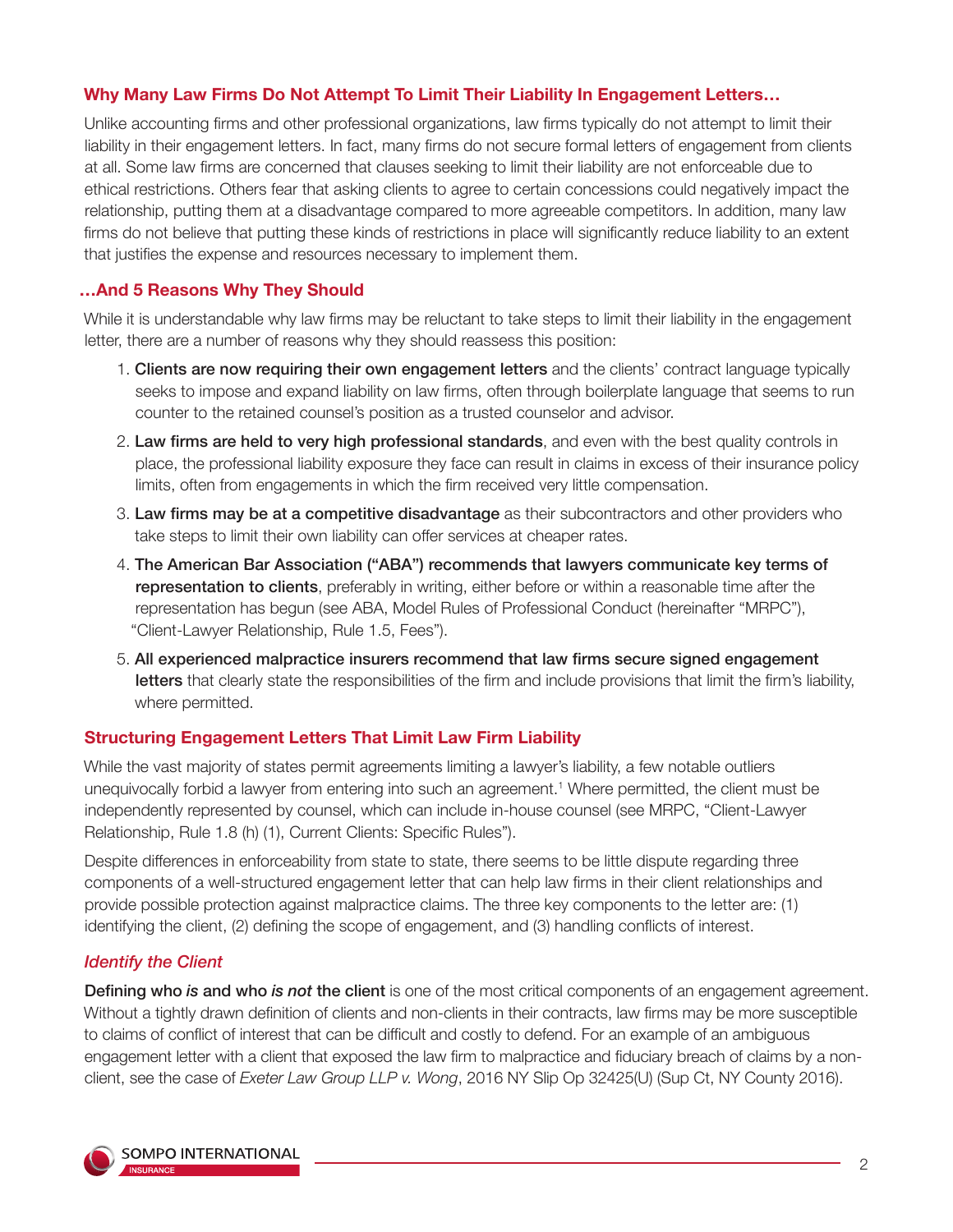- Corporate Clients. When representing a corporation, law firms should define precisely who the corporate client is, and seek to specifically exclude those persons or entities the firm does not represent. For example, if Company A is a client, the firm should designate Company A's officers, directors, employees, subsidiaries and assigns as non-clients.
- Founders of a Company or Partnership. If the firm's client is a partnership or company with partners, the founders or partners should be designated as non-clients. Conflict of interest claims have been alleged based on a believed attorney-client relationship between a law firm and one of the founders and minority partner of the client. Including language that clarifies what parties are included from those excluded in the attorney-client relationship can help law firms minimize these kinds of risks. A case that illustrates the importance of clearly designating clients and non-clients alike in an engagement letter is *Home Care Industries, Inc. v. Murray*, 154 F. Supp.2d 861 (D.N.J. 2001).
- Spouses and Domestic Partners or Parents and Children. Including language that clearly identifies the client and also designates non-clients is especially important when the law firm has a pre-existing relationship with one or more of the parties or their family members. *Silberberg v. Meyers*, 885 N.Y.S. 2d. 713 (Sup. Ct 2009) is an example of the effective use of clear engagement letter language to define which family members are included in the definition of client, and which ones are not.

## *Scope of the engagement*

It's equally important to **define the scope of the engagement in the contract as clearly and specifically** as possible. MRPC Rule 1.2 (c), "Scope Of Representation And Allocation Of Authority Between Client And Lawyer," states that a lawyer may limit the scope of the representation if the limitation is reasonable under the circumstances and the client gives informed consent.

Law firms have traditionally shied away from narrowly defining the scope of engagement, believing that it is impractical to obtain frequent written amendments changing the scope of the engagement letter. Although a broadly worded scope of engagement section allows a firm to represent a client on a range of matters without the need for a new engagement letter, this could come with a price. In the event of a claim, a law firm's belief about what it was retained to do may differ greatly from its client. From a risk management standpoint, the more restrictive the description, outlining solely what that firm intends to do, the better. Further, more precision and certainty around what the firm has or has not agreed to do encourages more frequent client contact, and could have other benefits as well, especially with respect to activities falling under an alternative fee arrangement rather than traditional hourly billing.

The case *AmBase Corp. v. Davis Polk &Wardwell*, 866 N.E. 2d 1033 (N.Y. 2007) is an example where the law firm prevailed in a malpractice case, in part, because the engagement contract wording was limited in scope and, therefore, viewed by the court as precise and clear. In contrast, the law firm in *Barack v. Seward & Kissell, LLP*, 16-cv-09664 (S.D.N.Y Sept.12, 2017) lost its motion to dismiss because the court found the language in the retainer agreement to be too broad.

In drafting contract wording regarding the scope of the client engagement, attorneys should consider limitations on both the subject matter and the duration of their representation. The following are sample disclaimers law firms should consider including when drafting this section of their client contracts:

- Where the firm represents the client in general litigation, and where insurance coverage is available to the client, the firm should consider stating that it *"is neither opining on the scope of any available insurance nor representing the client in notifying insurers of claims, or in any negotiating or settlement of claims."*
- With litigation matters, it is particularly important to state that *"the firm does not provide any guarantee or promise as to the outcome of any client matters undertaken by the firm."*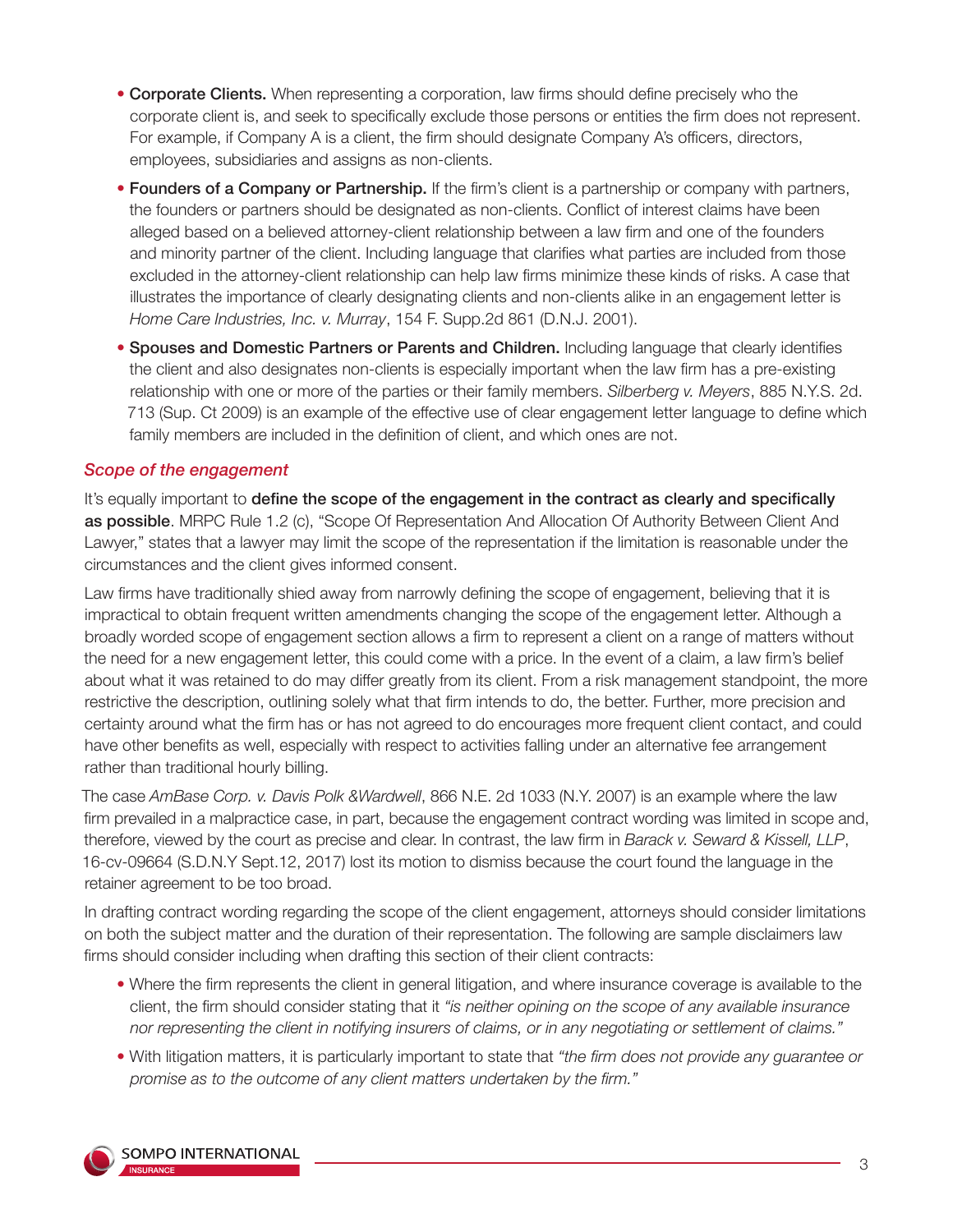- Where relevant, the contact should explain *"that the firm does not act as an investment advisor, or accountant, appraiser, insurance consultant, or architect or engineer, and does not accept any liability or responsibility for their appointment, supervision or performance of such entities that have been retained to perform those services."*
- Although clients may want their terms to control, the law firm's contract should state, *"In the event of any conflict between the provisions of the firm's engagement letter and any outside counsel guidelines, the provisions of the firm's engagement letter shall control."*
- Where the client has also retained another firm to handle an aspect of the engagement, it should be clearly specified what assignments the other firm will be handling, as claims have been brought by clients alleging that the firm had a broader role than the firm assumed. For example, specify if the firm will not make UCC filings in order to avoid any confusion (e.g., *"The firm will not be responsible for any UCC filings, or patent annuity work."*)
- In a merger and acquisition scenario, a firm may wish to specify that it has not been retained to give tax advice relating to the transaction. Even if another firm has given a tax opinion relating to the transaction, the firm may still want to consider including a provision that they have not been retained to review other counsel's work.
- In the sale of a company, a firm may also want to specify whether their representation of the company will survive the transaction. If it does, new management will then have full access to the firm's client files. In a case where a hostile takeover has occurred, new management could use this opportunity to comb through the firm's files for communications relating to the defense of the takeover.

# *Conflicts of interest*

Conflicts of interest cause a significant number of malpractice claims that are very difficult to defend. As such, many firms look to secure a blanket advanced conflict of waiver in the engagement letter.

An example of this kind of language is: *"The Firm represents a large number of other clients and it is possible that during the course of such representation of the client by the firm, other clients may seek to assert or protect interests adverse to the client. These may constitute conflicts of interest that could prevent or otherwise*  inhibit the firm's ability to represent such client. As a condition to the undertaking of this representation by the *firm, the client agrees that the firm may continue to represent or undertake to represent existing or new clients even if those interests are directly adverse to or different from the clients, so long as such representation is not substantially related to work for the client."* 

While these kinds of waivers can be effective, they can also be challenged (see *Sheppard, Mullin, Richter & Hampton, LLP v. J-M Manufacturing Co., Inc.,* Case no S232946, a case currently under review by the California Supreme Court in which Sompo International and other malpractice insurance carriers have filed an amicus brief).<sup>2</sup>

Challenges are normally based on the premise that in order for any conflict to be waived, the specific nature of the conflict and the identity of the other client should be disclosed, factors that may be impossible to identify at the time the engagement letter is signed.

# **Additional Disclosures to Consider**

Depending on the situation, there are a number of additional disclosures and items law firms should consider when preparing engagement letters that can help limit professional liability exposure. These include:

• Indemnification agreements that limit liability to specific amounts of damages. While there are significant restrictions on a law firm's ability to limit liability, they may be able to do so when retained to provide non-legal services, such as when retained to provide supervisory responsibility for outside

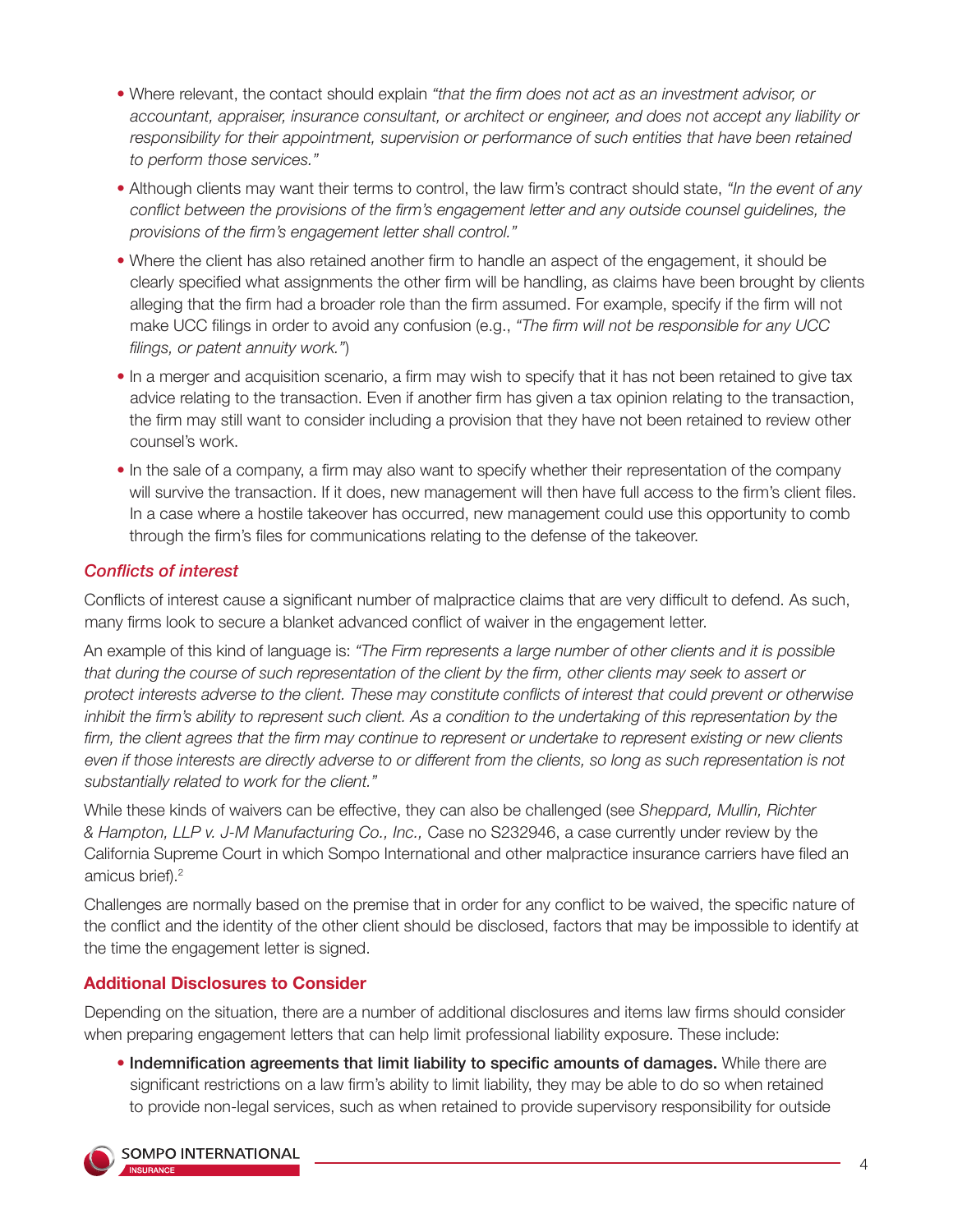providers. Services that can be handled by non-lawyers include certain trust and estate or other fiduciary work, tax advice, electronic discovery and patent annuity tasks.

- Restrictions on the statute of limitations. This protection can be achieved directly in states where it is allowed, or indirectly through a clause in the engagement letter stating that any dispute is to be handled by arbitration or litigation in a specific state and in accordance with the laws of that state that has the shortest statute of limitations.<sup>1</sup> Firms can also include language stating the engagement is terminated when the service is complete in order to ensure that the firm's liability does not remain open-ended.
- "Waiver of jury trial" provisions. While this kind of provision does not directly impact a firm's ability to limit professional liability, it will allow the attorney to control the forum in which any disputes are to be resolved, thus potentially leading to a more predictable outcome. The firm should also consider including language stating that at the option of the firm, mediation or arbitration may be required in place of litigation for any client disputes, especially when the dispute involves fees.
- Protections against third-party suits and liability. Law firms should consider including the following types of statements in both their own engagement letters as well as on any documents a third party could potentially read:
	- *"Any opinion provided to the client cannot be relied on by any third party without the specific agreement of the firm."*
	- *"Clients are prohibited from assigning claims to third parties."*
- Limiting the liability associated with supervising subcontractors. In situations where a subcontractor is supervised by the law firm, retained counsel should take steps to guard against becoming fully responsible for any negligence of the subcontractor. For example, attorneys may request that subcontractors maintain certain minimum coverage in their insurance policies or request that a subcontractor indemnify the law firm for any claims brought by a client in response to actions taken by that subcontractor.
- Disclosure regarding electronic communications. For example: *"We may communicate with you and others via email. Such emails can be intercepted read, disclosed or otherwise used or communicated by*  an unintended third party. We cannot quarantee or warrant that emails from us will be properly delivered *and read only by the addressee and may result in attorney client privilege being waived. We specifically disclaim any liability or responsibility whatsoever for such interception or unintentional disclosure, and you agree we shall have no liability for any loss or damage to any person or entity resulting from the use of email transmissions."*

# **How to Respond if a Client Asks for an Indemnity Agreement**

Before finalizing or amending the terms of any engagement letter or indemnity agreement, a law firm should have its own general counsel review the contract. In fact, a firm should avoid entering into an indemnity agreement if possible, although many firms feel pressure to do so in the interest in maintaining a client relationship. If faced with this type of request, the following strategies can help law firms respond.

- Attempt to persuade the client that an indemnity agreement is not appropriate for a professional service firm. Law firms act in a professional role and are subject to ethical restrictions. As such, they are unlike other vendors who may serve simply as suppliers of products.
- Explain that indemnity agreements were originally intended for bodily injury and property damage claims brought by third parties, and therefore, should exclude professional services. Most law firms are protected for bodily injury and property damage claims in a commercial general liability insurance policy and against data breaches through the purchase of a cyber liability policy.